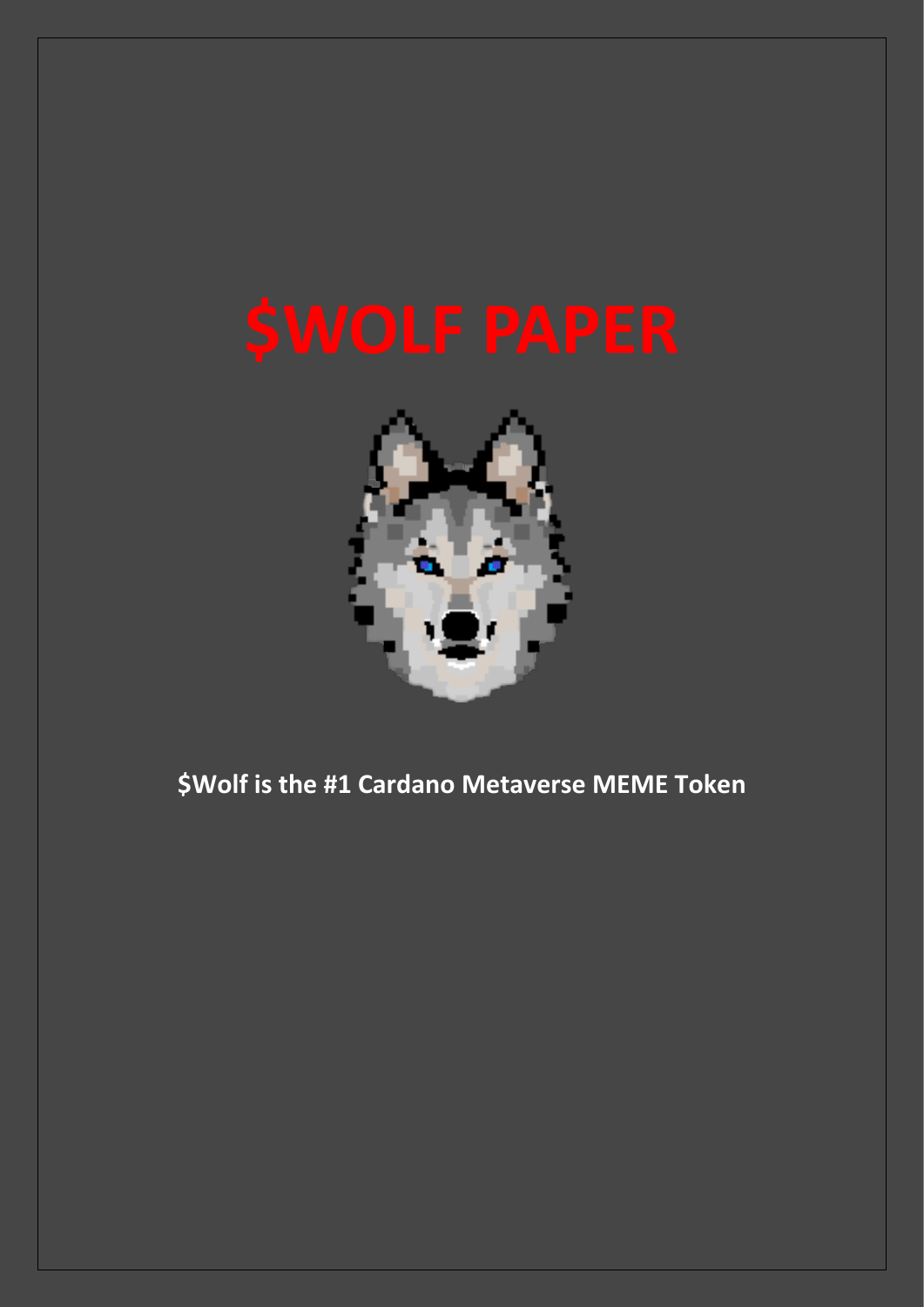\$Wolf's is the **#1 Cardano Metaverse MEME** with a great future. Our goal is to create a big and active community of #mememillionaires. The wolf pack has its own WOLF SALOON, an exclusive WOLF YACHT CLUB and is developing a WOLF P2E CARD GAME.

\$WOLF is the first Wolf meme theme token on the Cardano blockchain. He started as a joke but quickly gained popularity within the Cardano community.

The Cardano Blockchain has one of the lowest transaction fee costs than Eth, and it is energy efficiency due to its Proof of Stake consensus algorithm compared to the Proof of Work meme coins on the Eth blockchain that have high transaction fees and high energy usage that is damaging to the environment. The Cardano Blockchain provides the \$Wolf with a technology that is environmentally friendly.

The Cardano The Wolf Cardano pack is already supporting charitable pools with a \$WOLF Benefit Program to attract more pool delegators. In addition, the Wolfs Pack secures a 7% share of the circulating WOLF token for charitable purposes. We don't want to commit ourselves to one project right now. The wolf pack will vote on which charitable projects will be supported in due course.

Follow the pack and do good!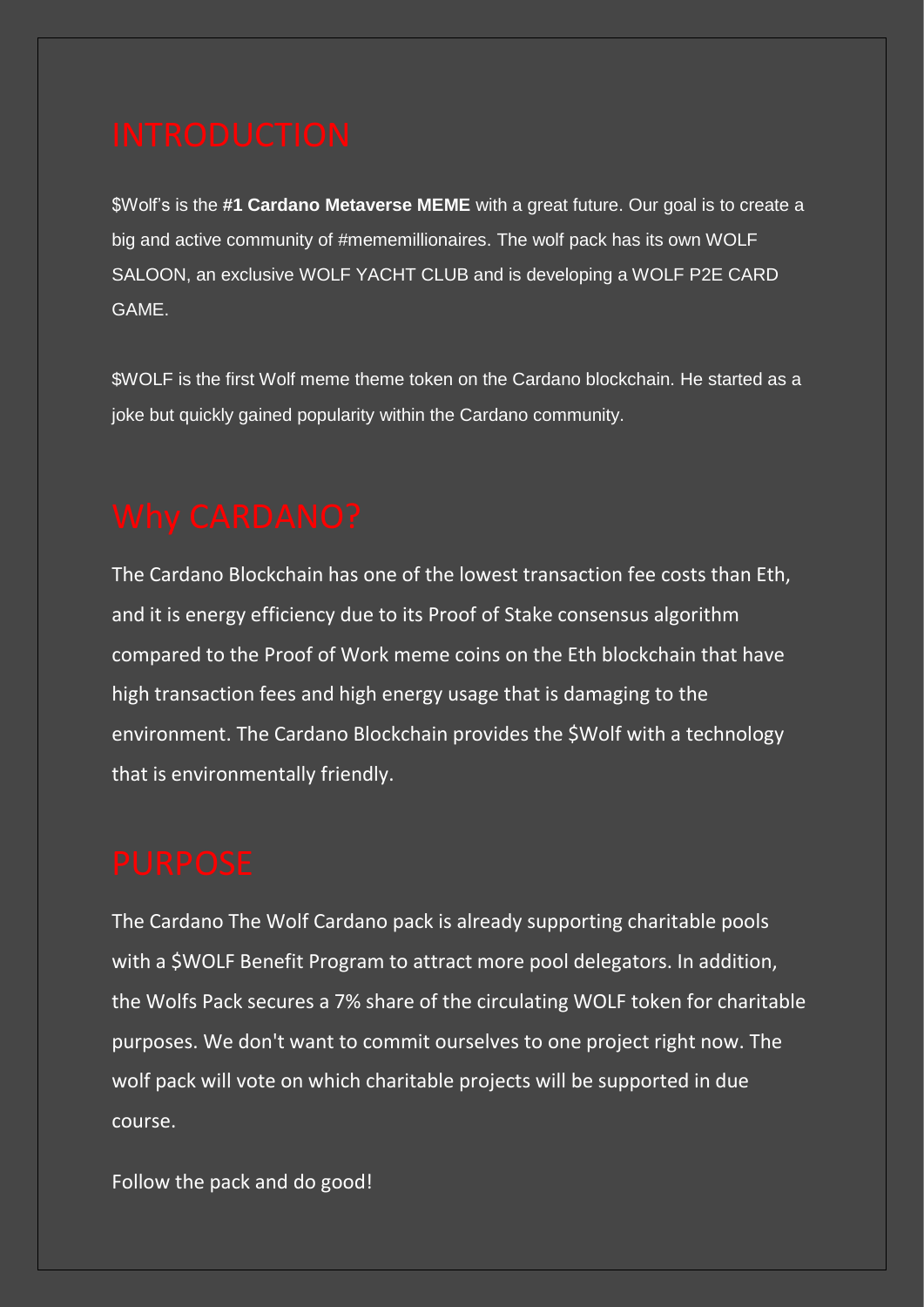## Initial Token Total Supply 1.000.000.000.000.000.000

## Distribution of Total Supply

| <b>Total Supply</b>       | 1.000.000.000.000.000.000 |
|---------------------------|---------------------------|
| <b>Circulating Supply</b> | 600.000.000.000.000.000   |
| To-be-burned              | 400.000.000.000.000.000   |

\*Total Supply is the total amount of tokens minted.

\*Circulating supply is what available to the public.

\*To-be-burned is what will be sent to a locked wallet and burned forever.

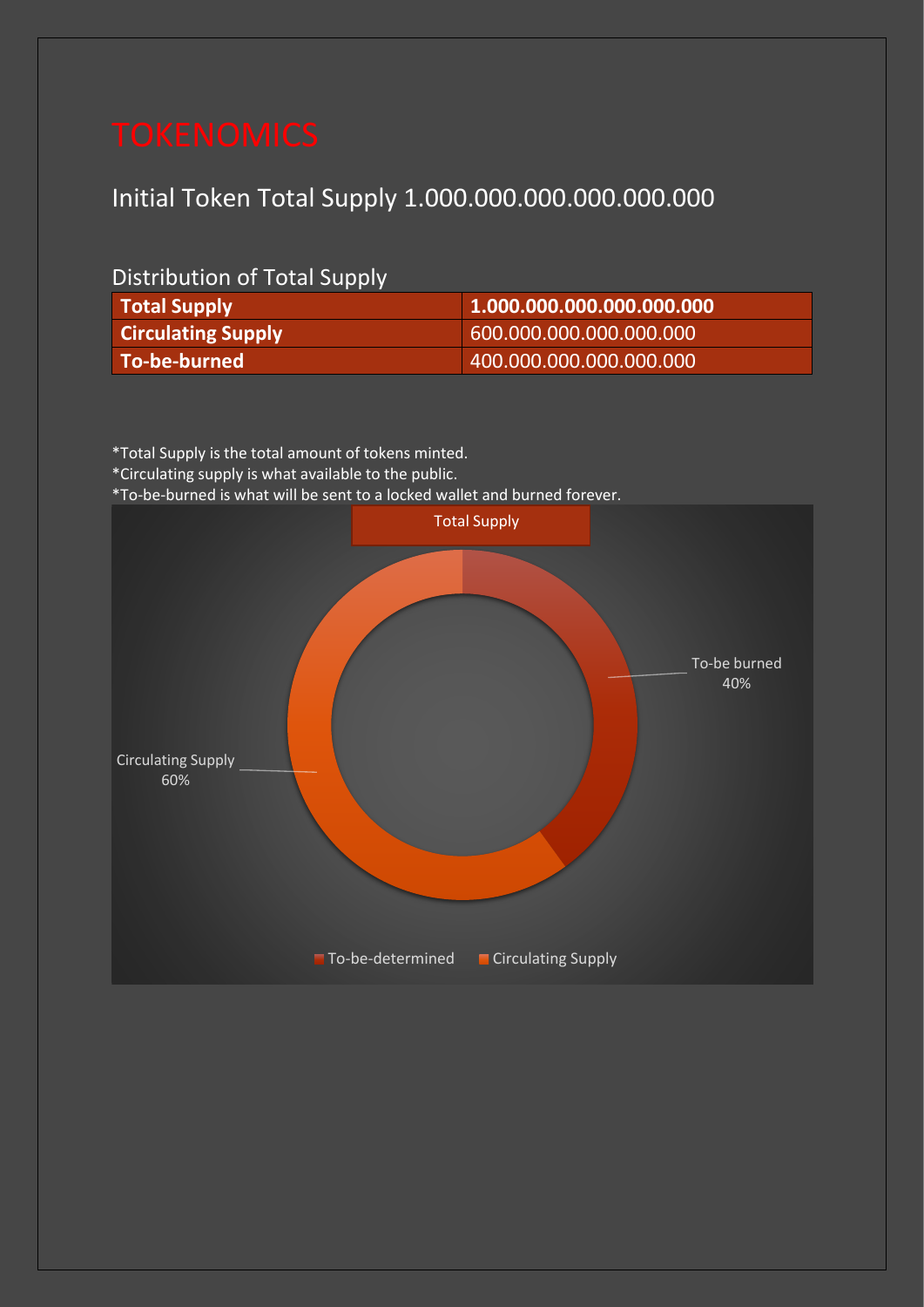## Circulating Supply 600.000.000.000.000.000

| <b>Distribution of Circulating Supply</b> |                         |
|-------------------------------------------|-------------------------|
| <b>Partner Pool ISPO</b>                  | 100.000.000.000.000.000 |
| <b>Public Distribution</b>                | 350.000.000.000.000.000 |
| <b>Projects</b>                           | 60.000.000.000.000.000  |
| <b>Team</b>                               | 50.000.000.000.000.000  |
| <b>Charitable Purpose</b>                 | 40.000.000.000.000.000  |



By participating you understand that \$Wolf MEME Token has NO VALUE and in the worst case an investment can lead to a total loss.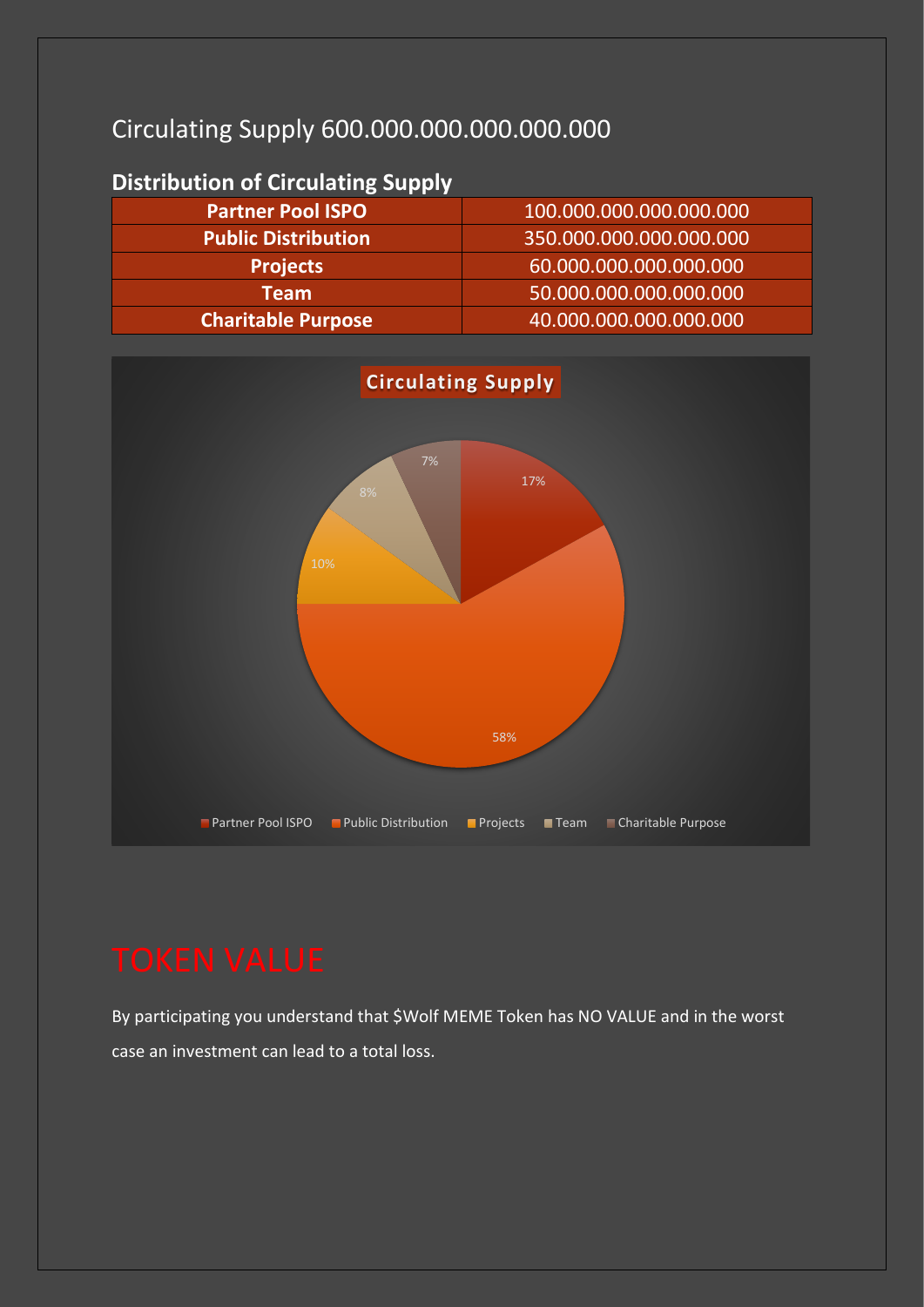## PHASE ONE (2021 & 2022)

- ✓ Launch Project
- ✓ Minting of \$WOLF Token
- ✓ Launch Website, Twitter, Instagram & Facebook
- ✓ Register in Cardano Token Registry
- ✓ Start Token Pre-Sale Phase
- $\checkmark$  Marketing Campaigns
- ✓ Start Community Promotions & Giveaways
- ✓ Start ISPO & Pool Partner program
- $\checkmark$  Start general Community Distribution with DripDropz
- ✓ Launch Wolf DISCORD Server
- ✓ 2000 Token Holders

## PHASE TWO (2022)

- $\checkmark$  Start token sale phase 2
- $\sqrt{ }$  10000 token holders
- ✓ Cardano DEX MUESLISWAP listing
- ✓ Cardano DEX SUNDAESWAP listing
- ✓ Cardano DEX MINSWAP listing
- $\checkmark$  Start NFT CREATOR program
- ✓ Verify at JPG.STORE Cardano NFT marketplace
- ✓ Design & Release Alpha Wolves NFT Edition
- ✓ METAVERSE collaboration with pockettowne.io
- $\checkmark$  Buy the best Metaverse lands (Center Island and big Lakeside Estates)
- ✓ Issue WOLF YACHT CLUB Pass
- $\triangleright$  WOLF SALOON design and development
- $\triangleright$  Design & Release 3D Wolf Pets for the Metaverse use
- **■** Move into the METAVERSE

# PHASE THREE (2022 & 2023)

- Open the SALOON for all visitors
- Set up access restrictions for the CLUB
- Open the YACHT for the CLUB
- **Develop the WOLF P2E CARD GAME**
- Deal WOLF TRADING CARDS
- Community Voting about the next future steps